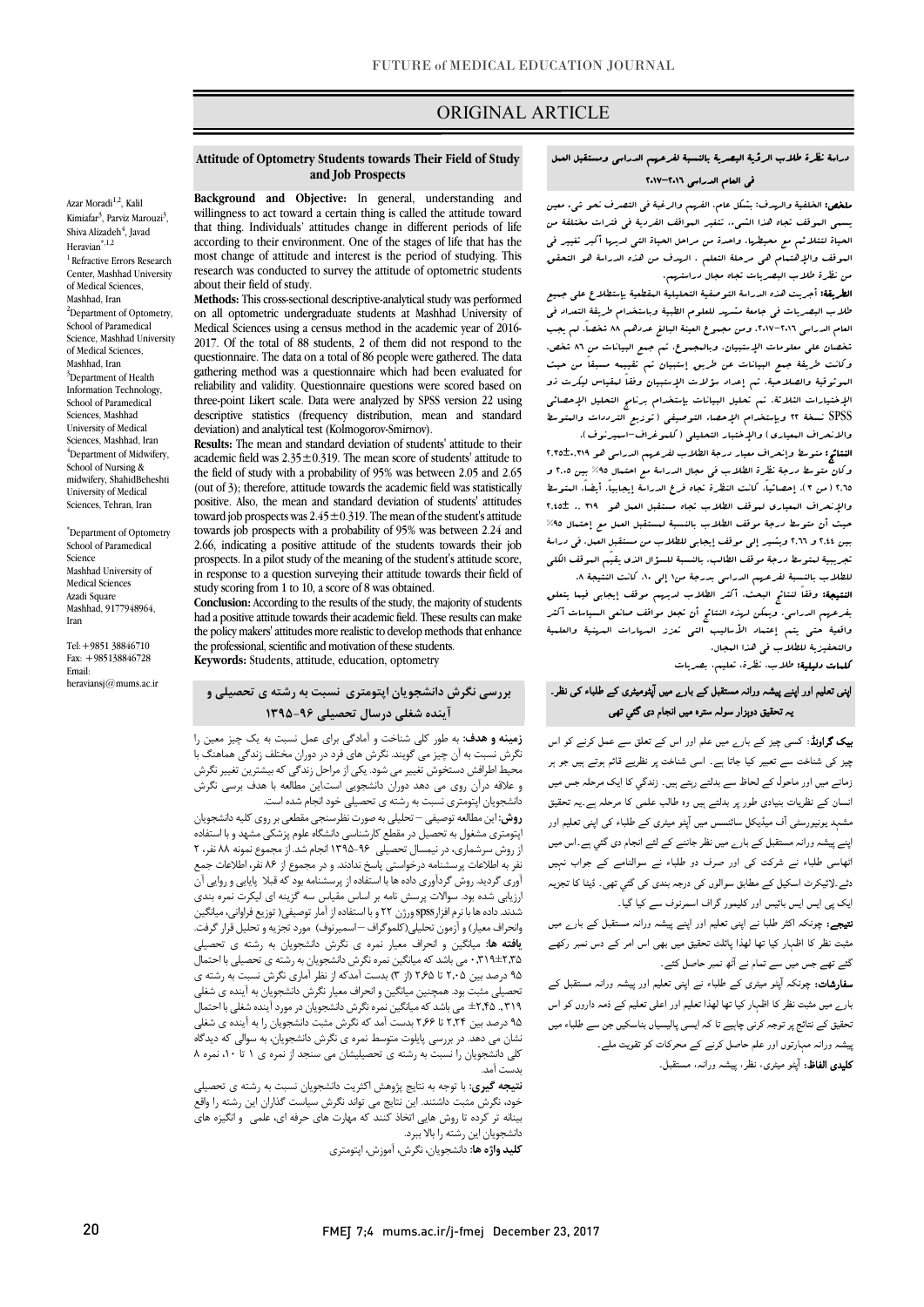#### **INTRODUCTION**

In general, understanding and willingness to act toward a certain thing is called the attitude toward that thing. Success in any task and achieving a goal requires a positive attitude towards that goal or action, and various factors are effective in shaping or changing these attitudes (1). Higher education is the cornerstone of humanity in each country. Universities are the most important educational places that prepare students for various professions by providing various education and communication (2). On the other hand, concern about the job prospects are recently seen in various fields, especially in medical sciences, it is seen as a major concern in society (3).

In this regard, to make constructive changes, descriptive information about the current status and knowledge of students' attitudes towards their field of study is necessary. Using this information, it is possible to increase the satisfaction of students in the field of study by reinforcing positive factors and correcting the negative factors (4).

Job motivation is considered as useful, effective, and essential. If a person is not interested in his job, continued employment will be tedious and sometimes impossible. Therefore, there is a relationship between job motivation and job success (5). On the other hand, attention should be paid to factors related to education such as term and field of study along with the attitude to the field and job prospect (6).

In their study, Avramoav et al. state that 73 percent of Bulgarian dental students were pleased with the choice of dentistry as their future career, believing that dentistry has a high status in society (7).

The results of the study on assessing the attitude of health students about their field of study and their job prospect at Zahedan University of Medical Sciences indicated that the majority of students chose the field of health with interest, but during education, the attitude of the majority (41.2%) has changed in a negative way. 33.8% of them complained about job insecurity (8).

Also, according to the results of the studies, the attitude of health students (8) and nursing students (9) towards their academic field was positive. In a study on the attitude of 96 environmental health students in Hamedan, the mean scores of attitudes towards the job prospect were lower than the acceptable limit, which indicates a lack of favorable attitude towards the job prospect, while this study showed that most students had an acceptable attitude towards their field of study (10). The study of Abdollahzadeh et al. regarding the attitude of the operating room students towards their field of study showed a positive attitude of most (58.1) students (11).

Initial research by the authors suggests that research in this field has not been conducted in the country; therefore, research in the field of optometry students' attitude towards job prospects can be valuable. If people have a positive attitude to what they are doing, their work efficiency increases and, consequently, the quality of social activities becomes noticeable. Considering the mentioned issues and the importance of the attitude of students as the final customers of the educational system, this study was

 optometry students of Mashhad University of Medical Sciences towards their academic field. conducted with the aim of investigating the attitude of

# **METHODS**Ī

 of optometric students of Mashhad University of Medical Sciences during the first semester of the academic year 2016- 2017 in terms of their academic field. Sampling method was the census. The statistical population was all optometry year 2016-2017. Of the total sample of 88 people, 2 people did not respond to the questionnaire. Data on a total of 86 people were gathered. The inclusion criteria were undergraduate students of optometry of Mashhad University PhD students, and students who did not want to participate in the study. This is a descriptive-analytic study that examines the attitude undergraduate students in the first semester of the academic of Medical Sciences and exclusion criteria were MSc students,

 The data gathering tool was a questionnaire, which reliability and validity had been reviewed by Alizad et al. (12). At first, accordance with the optometry field. Subsequently, four faculty members of optometry re-evaluated it for validity and content, and after the information was collected, the proposed corrections were applied. Then, for testing the completed by 12 students from different grades of optometry and then its reliability was assessed using Cronbach's alpha test ( $\alpha = 0.8$ ). the questions of this questionnaire were changed in reliability of the questionnaire by a statistical test again, it was

 The questionnaire consists of two parts. In the first part, status, high school field, occupation and education of parents, economic status, place of residence, type of university entrance) were studied. The most important questions of the second part of the questionnaire were field and job prospects. The questionnaire consisted of 8 questions about attitude towards th eoptometry field and 16 questions about attitude towards job prospects. Answers were based on the three-point Likert scale (I agree, I have no idea, I disagree) and the answers were<br>ranked 1 to 3. After being gathered, data were analyzed by SPSS version 22. Descriptive statistics (frequency distribution, mean, and standard deviation) and analytical statistics (Kolmogorov-Smirnov) were used to analyze the and in order to examine whether the two types of attitudes are equal or not in all aspects of each underlying variable, the assumption of the normality of the attitude test must first be tested. Therefore, the Kolmogorov-Smirnov test was used and the results of the test have been always indicative underlying variables. Therefore, the hypothesis testing strategy was developed in such a way that if the two groups were compared, the U-Mann-Whitney test and if more than the two groups were compared, Kruskal-Wallis test was considered  $\alpha$ =0.05 and given the two-sidedness of the required tests, which are given in Tables 3 and 4, the P- value was 0.025. personal characteristics (semester of education, marital questions about attitude of students towards their study agree, I have no idea, I disagree) and the answers were data. In order to examine whether the two types of attitudes of having the scores of both attitudes in all aspects of the used. It should be noted that the first type error was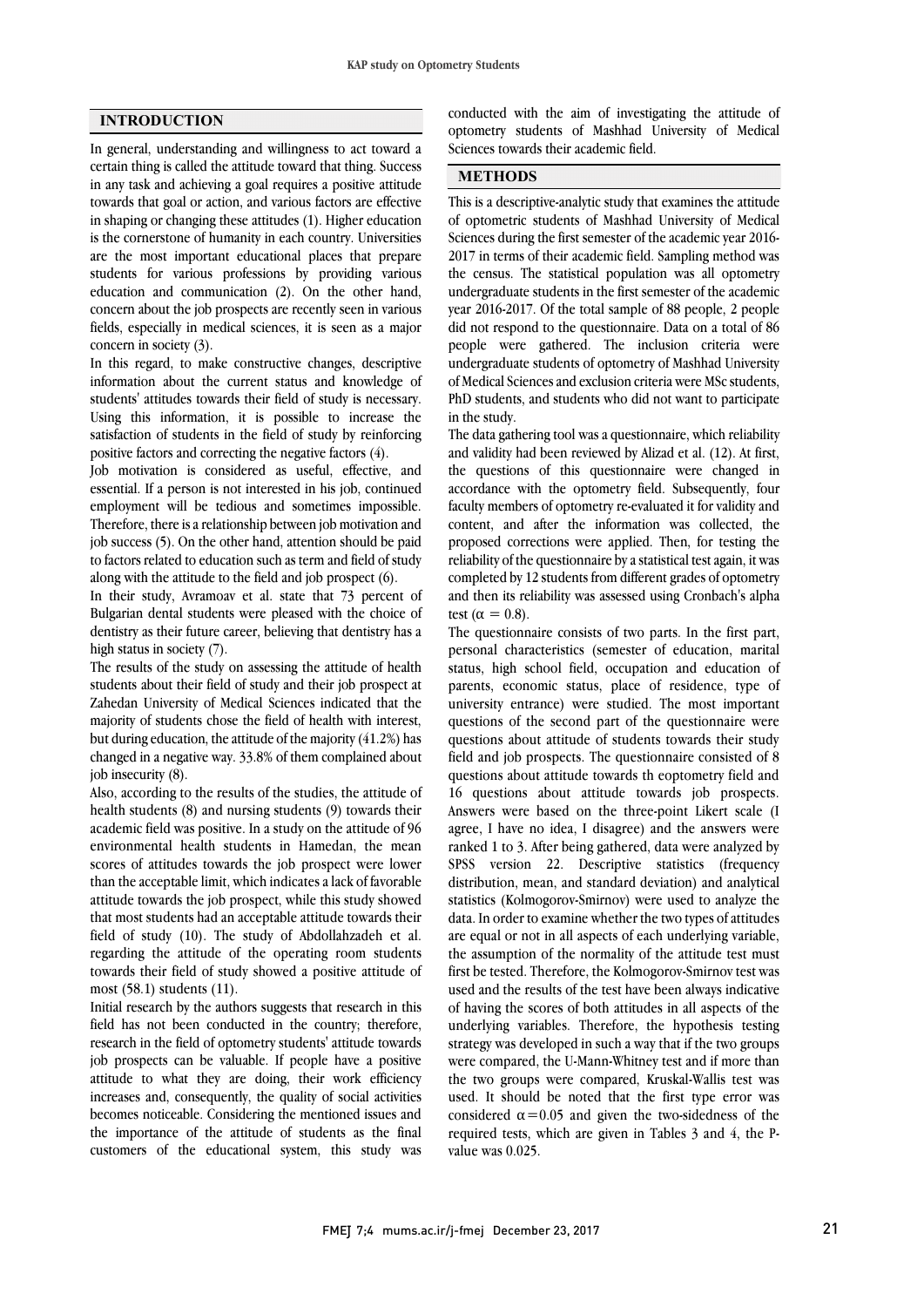students for participation in the study and they were assured that the data were collected without name and only for use in research. The research was approved at the Regional Ethics Committee of Mashhad University of Medical Sciences (Ethics Prior to the study, oral consent was obtained from all Code: IR.MUMS.REC.1395.625).

### **RESULTS**

 In the present study, 60 people (69.8%) were women and 26 (30.2%) were men. The majority of people (90.7%) were in characterstics of students are mentioned in Table 1. the age group of 18 to 23 years old. Demographic

 The mean and standard deviation of students' attitude towards academic field was  $2.35 \pm 0.319$  and the minimum and maximums scores of students' attitude were 1.63 and 3, attitude toward job prospect was  $2.45 \pm 0.319$  and the minimum and maximum attitude scores were 1.88 and 2.88, respectively. The mean and standard deviation of students' respectively.

significant for the academic year  $(P = 0.022)$ . The more the academic year goes, the better students' attitude toward their academic field, this improvement is more significant in the As Table 3 shows, students' attitude to the academic field is second and fourth year students.

Regarding the university entrance quota variable, the attitude to have a high attitude towards his degree was different from that of the other members of his group. After removing the person from the 50<sup>th</sup> row, the attitude towards the field of of the 50<sup>th</sup> row student who was in the quota group and had study was significant  $(P = 0.021)$ .

Table 4 shows the improvement of the attitude towards the academic field by increasing the monthly income of the family, but the relationship between the monthly income of the family and the attitude toward the study field is not ֦ significant.

## **DISCUSSION**

The aim of this study was to investigate the attitude and

֦

L

| Table 1. Frequency distribution of demographic characteristics of the studied optometric students |                              |               |  |  |  |
|---------------------------------------------------------------------------------------------------|------------------------------|---------------|--|--|--|
| <b>Variable</b>                                                                                   | <b>Variable Forms</b>        | No. (Percent) |  |  |  |
| High school field                                                                                 | Mathematics                  | $3(3.5\%)$    |  |  |  |
|                                                                                                   | <b>Experimental Sciences</b> | 82 (95.3%)    |  |  |  |
| Father's job                                                                                      | Self-employed                | 33 (38.4%)    |  |  |  |
|                                                                                                   | Government job               | 50 (58.1%)    |  |  |  |
|                                                                                                   | House-keeper                 | 66 (76.7%)    |  |  |  |
| Mothers' job                                                                                      | Government job               | $20(23.3\%)$  |  |  |  |
| Father's education                                                                                | Diploma                      | $35(40.7\%)$  |  |  |  |
|                                                                                                   | <b>BSc</b>                   | $26(30.2\%)$  |  |  |  |
| Mother's education                                                                                | Diploma                      | 49 (57%)      |  |  |  |
|                                                                                                   | <b>BSc</b>                   | 12(14%)       |  |  |  |
| Place of residence                                                                                | House                        | $26(30.2\%)$  |  |  |  |
|                                                                                                   | Dormitory                    | $60(69.8\%)$  |  |  |  |
| Marital status                                                                                    | Married                      | 12(14%)       |  |  |  |
|                                                                                                   | Single                       | 74 (86%)      |  |  |  |

 $\overline{a}$ 

| Table 2. Frequency distribution of the attitude of optometric students at Mashhad University of medical sciences<br>towards their field of study |                          |                          |                             |  |  |  |  |
|--------------------------------------------------------------------------------------------------------------------------------------------------|--------------------------|--------------------------|-----------------------------|--|--|--|--|
| Students' attitude towards their field of study                                                                                                  | I Agree<br>No. (Percent) | No Idea<br>No. (Percent) | I Disagree<br>No. (Percent) |  |  |  |  |
| 1 - My grades only allowed admission in this field.                                                                                              | 29(33.7)                 | 20(23.3)                 | 37(43)                      |  |  |  |  |
| 2 - I am satisfied with the choice of this field.                                                                                                | 65 (75.6)                | 19(22.1)                 | 1(1.2)                      |  |  |  |  |
| 3 - The objectives of the courses offered are tailored to individual needs.                                                                      | 39(45.3)                 | 28(32.6)                 | 18(20.9)                    |  |  |  |  |
| 4. My interest in the field has now increased.                                                                                                   | 70 (81.4)                | 11(12.8)                 | 5(5.8)                      |  |  |  |  |
| 5. Students of other fields have a positive opinion about my field.                                                                              | 69 (80.2)                | 14(16.3)                 | 3(3.5)                      |  |  |  |  |
| 6. The community in which I live have a positive idea of the field.                                                                              | 36(41.9)                 | 29(33.7)                 | 20(23.3)                    |  |  |  |  |
| 7. The possibility to continued education in higher degrees is low.                                                                              | 30(34.9)                 | 19(22.1)                 | 37(43)                      |  |  |  |  |
| 8. This field is worth more in higher levels.                                                                                                    | 34(39.5)                 | 25(29.1)                 | 27(31.6)                    |  |  |  |  |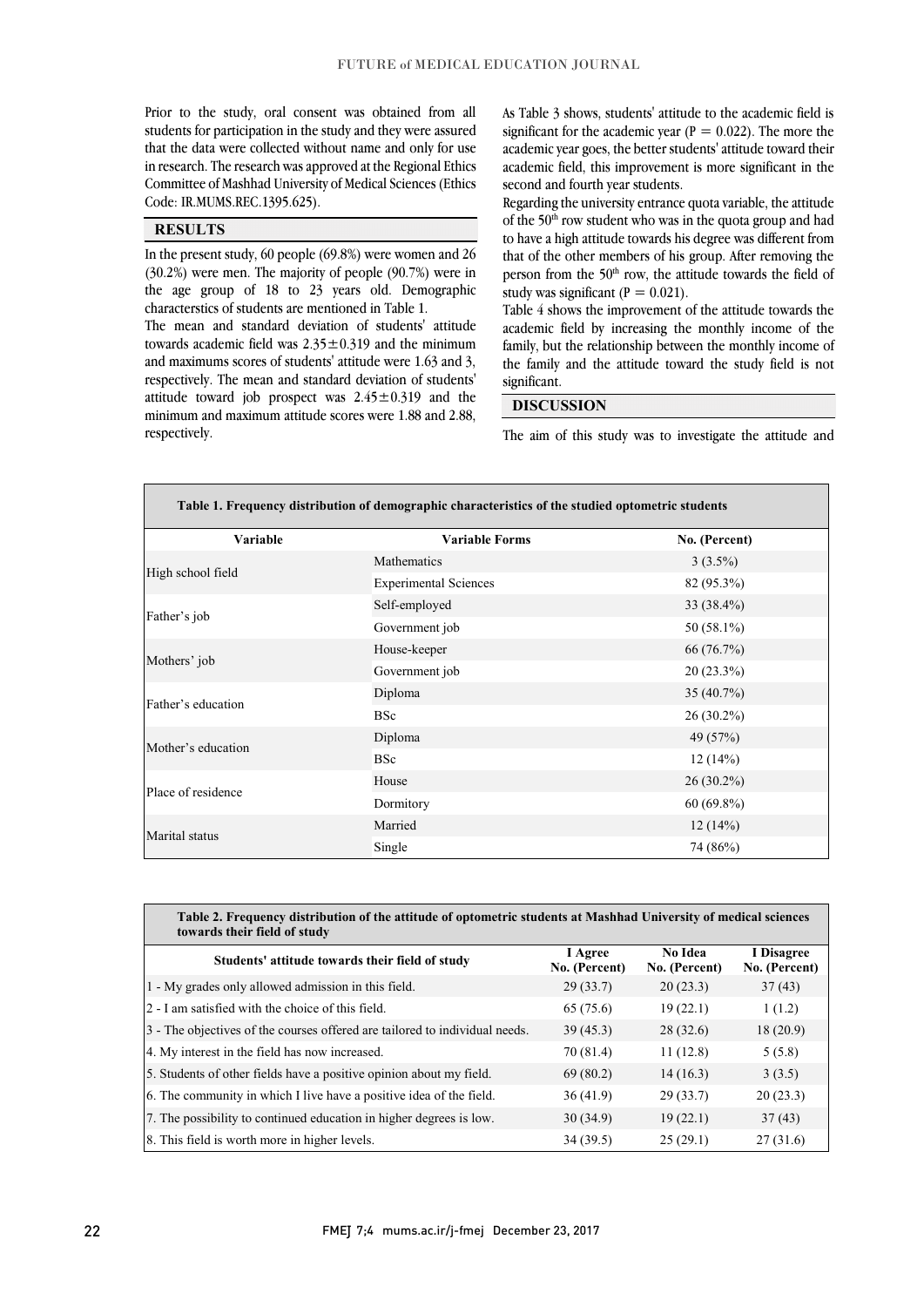l

| Table 3. Results of the test of the equality of the type of attitudes in all aspects of the main variables of research |                        |                           |                                                       |                                                      |                                                                                                                                                                           |
|------------------------------------------------------------------------------------------------------------------------|------------------------|---------------------------|-------------------------------------------------------|------------------------------------------------------|---------------------------------------------------------------------------------------------------------------------------------------------------------------------------|
| <b>Variable</b>                                                                                                        | Aspects of<br>Variable | No. of<br><b>Subjects</b> | Significance of<br>attitude towards<br>academic field | Significance of<br>attitude towards job<br>prospects | <b>Notes</b>                                                                                                                                                              |
| Academic<br>Year                                                                                                       | First Year             | 22                        | $0.022*$                                              | 0.903                                                | The more the academic year<br>goes, the better students' attitude<br>toward their academic field.                                                                         |
|                                                                                                                        | Second Year            | 23                        |                                                       |                                                      |                                                                                                                                                                           |
|                                                                                                                        | Third Year             | 22                        |                                                       |                                                      |                                                                                                                                                                           |
|                                                                                                                        | Fourth Year            | 19                        |                                                       |                                                      |                                                                                                                                                                           |
| Quota of<br>Entrance                                                                                                   | With Quota             | 9                         | 0.049                                                 | 0.849                                                | The P-value indicates that the<br>difference of attitudes toward<br>the field of study in the two<br>groups are not significant (but<br>the P-value is relatively small). |
|                                                                                                                        | Free                   | 76                        |                                                       |                                                      |                                                                                                                                                                           |
| Revised<br>Quota                                                                                                       | With Quota             | 8                         | $0.021*$                                              | Conducting the test<br>does not make sense<br>here.  | After eliminating the attitude<br>score of one of the students<br>which had a greater disparity<br>than others, P-value decreased<br>significantly.                       |
|                                                                                                                        | Free                   | 76                        |                                                       |                                                      |                                                                                                                                                                           |
| $*$ It is significant (P<0.025).                                                                                       |                        |                           |                                                       |                                                      |                                                                                                                                                                           |

| Table 4. Results of the test of the equality of the type of attitudes regarding household income |                         |                           |                                           |                                                             |                                                                                                                                                                           |
|--------------------------------------------------------------------------------------------------|-------------------------|---------------------------|-------------------------------------------|-------------------------------------------------------------|---------------------------------------------------------------------------------------------------------------------------------------------------------------------------|
| Variable<br><b>Name</b>                                                                          | <b>Variable Aspects</b> | No. of<br><b>Subjects</b> | Significance of<br>attitude towards field | <b>Significance of</b><br>attitude towards<br>job prospects | <b>Notes</b>                                                                                                                                                              |
| Houdehold<br>Income                                                                              | $<$ 10 million IRR      | 9                         | 0.111                                     | 0.062                                                       | It was noted that the student<br>number 24 attitude score was<br>less than that of others of the<br>same group, so we removed<br>his score and re-evaluated the<br>score. |
|                                                                                                  | 10-20 million IRR       | 27                        |                                           |                                                             |                                                                                                                                                                           |
|                                                                                                  | 20-30 million IRR       | 25                        |                                           |                                                             |                                                                                                                                                                           |
|                                                                                                  | $>$ 30 million IRR      | 22                        |                                           |                                                             |                                                                                                                                                                           |
| Revised<br>Household<br>Income                                                                   | $<$ 10 million IRR      | 9                         | 0.024                                     | 0.062                                                       | By removing the socore of<br>the number 24, the difference<br>became significant.                                                                                         |
|                                                                                                  | 10-20 million IRR       | 27                        |                                           |                                                             |                                                                                                                                                                           |
|                                                                                                  | 20-30 million IRR       | 25                        |                                           |                                                             |                                                                                                                                                                           |
|                                                                                                  | $>$ 30 million IRR      | 2.1                       |                                           |                                                             |                                                                                                                                                                           |
| <sup>*</sup> It is significant ( $P<0.025$ ).                                                    |                         |                           |                                           |                                                             |                                                                                                                                                                           |

interest of undergraduate optometric students regarding their field of study. Based on the findings of the present study, the majority of students (75.6%) had a positive attitude toward their academic field. A study in Rasht, by Ms. Alizadeh et al., regarding the attitude of midwifery students towards their field of study showed that the average and standard deviation of students' attitude toward the study field was  $16.42 \pm 3.18$ , and minimum and maximum of student's grades regarding their attitudes towards the academic field were 7 and 21, respectively. Overall, the results of this study showed that midwifery students had a positive attitude towards their field of study (12), which is consistent with the results of the present study.

Contrary to the results of the current study in which most of the students had a positive attitude towards their field of study, findings of a study by Shakibaee et al. regarding environmental health students showed that the average students had a negative attitude towards their academic field.

 Shakibaee considered the reason for this negative attitude was reduced motivation by increasing academic years (13). In his study, Caravoz also points out the negative attitude of the community towards nursing profession and that the the position of this profession in the media can affect the nursing field is influenced by the community and showing attitude of nursing students towards their profession (14). In the results of the present study, the score of students' attitude towards their field of study was 1.63-3 and the mean score was between 2.05-2.65 with a 95% probability, which was an acceptable score. One of the factors that can increase motivation and interest can be the variety of educational materials and the possibility of continuing education at higher levels. In terms of optometry, given the possibility of PhD studies in Iran over the last four years, this will increase the interest and motivation of undergraduate students. Another factor to be noted is the ability to teach with a master's degree, which raises the motivation of students to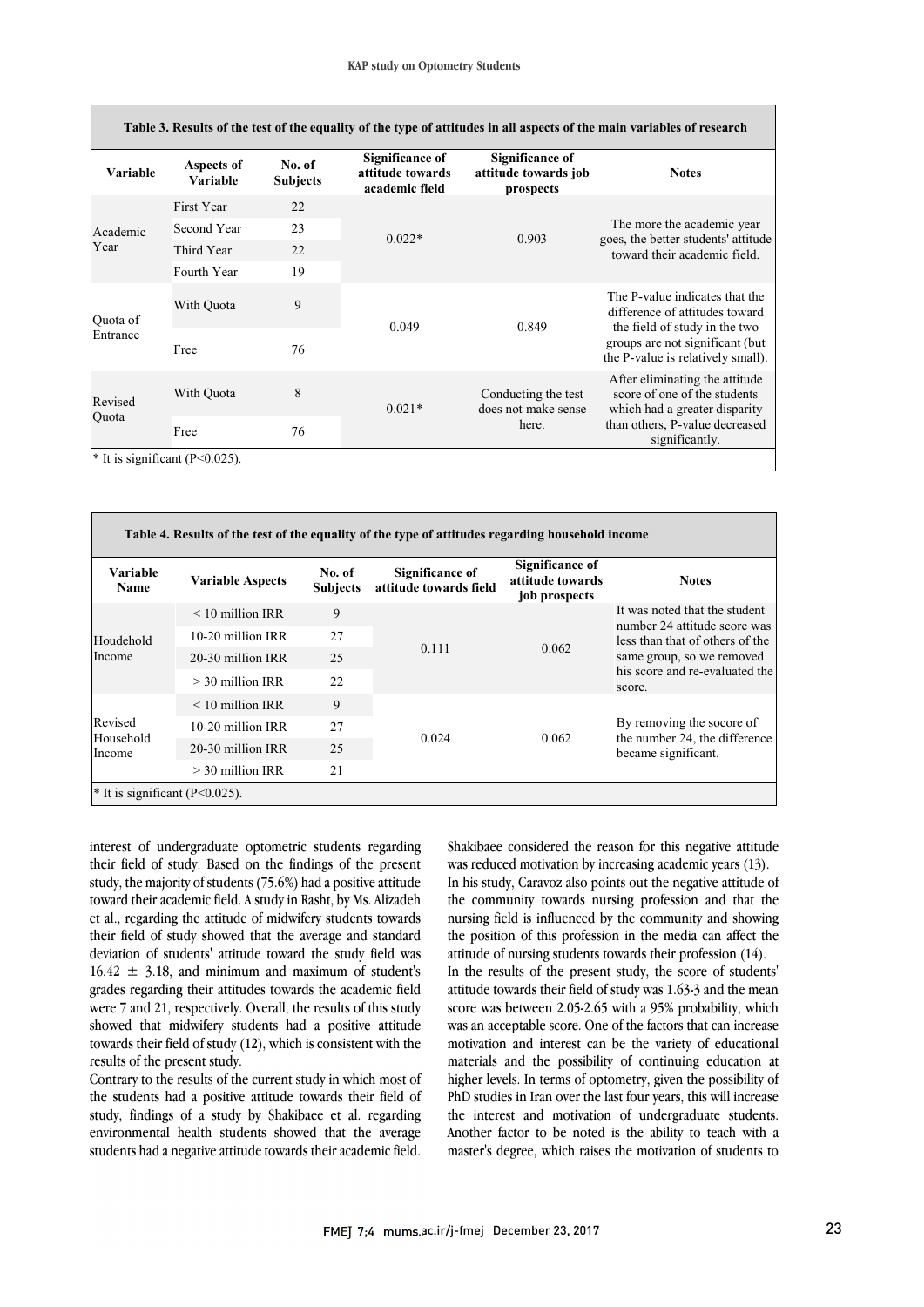continue their education. Serving the people and society and the proper social status can improve the students' satisfaction and their attitudes. Positive attitudes make the person more interested in learning and improve the quality of his / her knowledge. Of course, this goal will be achieved if appropriate educational and clinical facilities are available. The scores of students' attitude towards the job prospects were 1.88-2.88 and the mean of their attitudes toward the job future with was between 2.24-2.66 with a 95% probability, which shows that most students had a positive attitude towards their job prospects. According to these results, the findings of the study in Zahedan showed that the attitude of students about the job's prospects was  $19.78 \pm 3.71$  with a range of 7-28, which confirmed that 60.6% of students had a positive attitude toward the job's prospects (8). On the other hand, contrary to the results of our study in which most students had a positive attitude towards their job prospects, the findings of the Kashitarash in Hamedan regarding the attitude of health students toward the job prospects were lower than acceptable (10).

Job motivation is essential for efficient employment. If one is not interested in his job, continued employment will be tedious and even impossible. For this reason, we can consider a relationship between job motivation and job success. Positive attitude towards the future of the job will lead to job motivation, which will also lead to job success (5). Although the results of our study indicate that most optometric students have a positive attitude toward the career prospect, few of them have a negative attitude towards the career prospect, which can be due to the present conditions of the society; one of the factors that can cause the negative attitude of optometric students towards the future of their job is increasing the acceptance of students in recent years. This worry is for students studying in some western provinces of the country and Mashhad, which results in the acceptance of work under any circumstances after graduation. Other factors include the entry of opticians into the labor market.

In the present study, the majority of students positively answered the question "Would you select optometry again if you would participate the entrance exam again?", despite the significant number of new students entering the job market and affecting the earnings of graduates, and they also often introduce this field to others. Introducing the field to others shows the interest in the field.

In the context of the above question, these results are in line with the findings of the Rasht study. In their study in Rasht, Alizadeh et al. showed that 66.5% of the students responded positively to re-selection of midwifery if they would participate again in the entrance exam, and 63.8% of the students stated that they would recommend this field of study to others (12).

 the leading universities in the field of optometry, and the first graduate and PhD students of optometry were admitted to It should be noted that in the current study, 43% of the students disagreed with the question that the possibility of continuing education is low, and 39.5% agreed with the fact that optometry is worth more in higher levels. It should be noted that Mashhad University of Medical Sciences is one of this university. The authors believe that the presence of postgraduate students in the optometry group is influential in the attitudes of undergraduate students to continuing education. According to the results of our study, in a study in Rasht, 56.5% of the students agreed with the fact that midwifery is worth more in higher grades, and 35.5% disagreed with the impossibility of continuing higher education (12). Also, in a study conducted in Hamadan, 50 percent of students fully agreed with the question that the environmental health field is worth more in higher levels (10).

There was a significant statistical relationship between the semester, university entrance quota and monthly household income with the attitude score in relation to the field of study  $(P < 0.025)$ . These results contradicted the findings of Nazari et al. In their study, there was no significant relationship between students' attitude towards the field of study and monthly household income (15).

In the last page of the questionnaire, students were asked to express their views on the optometry field in one sentence. Most students expressed their opinion about the lack of sufficient understanding of the community in the field of optometry and the description of the duties of optometrists, and regretted the wrong decisions that ophthalmologists imposed on optometry in recent years, and often stated that these issues could naturally reduce the value and position of optometry in society and endangers the health of people in the community. Therefore, it seems that this issue should also be considered at the same time as increasing the scientific quality of the students of optometry.

According to the results of the current study, the majority of students had a positive attitude towards their academic field. Based on the findings of this study and students' attitudes toward job prospects, policy-makers and developers of training programs of the optometry can make the proper decisions to develop or restrict the development of optometry and create job opportunities for these students. The positive attitude of students toward their job prospects can influence the motivation of the students and ultimately the quality and efficiency of the graduates of this field.

One of the limitations of this research was the lack of interest and confidence of students in completing questionnaires. In order to control the limitations of this research, the researcher tried to maximize the response rate by providing adequate explanations and gaining confidence in the students. Another limitation was the low number of students and the limitation of subjects to the Mashhad University of Medical Sciences. If it was possible to access optometry students of other universities, the possibility of generalizing the results was possible. It is suggested that in future studies, graduates of this field, who are working in different environments, should be investigated and compared with the results of this study.

### **ACKNOWLEDGMENTS**

We sincerely appreciate all students and faculty members of Optometry and Health Information Technology Group of Mashhad University of Medical Sciences who helped us with this research. We also appreciate vice president of research at Mashhad University of Medical Sciences for financial support.